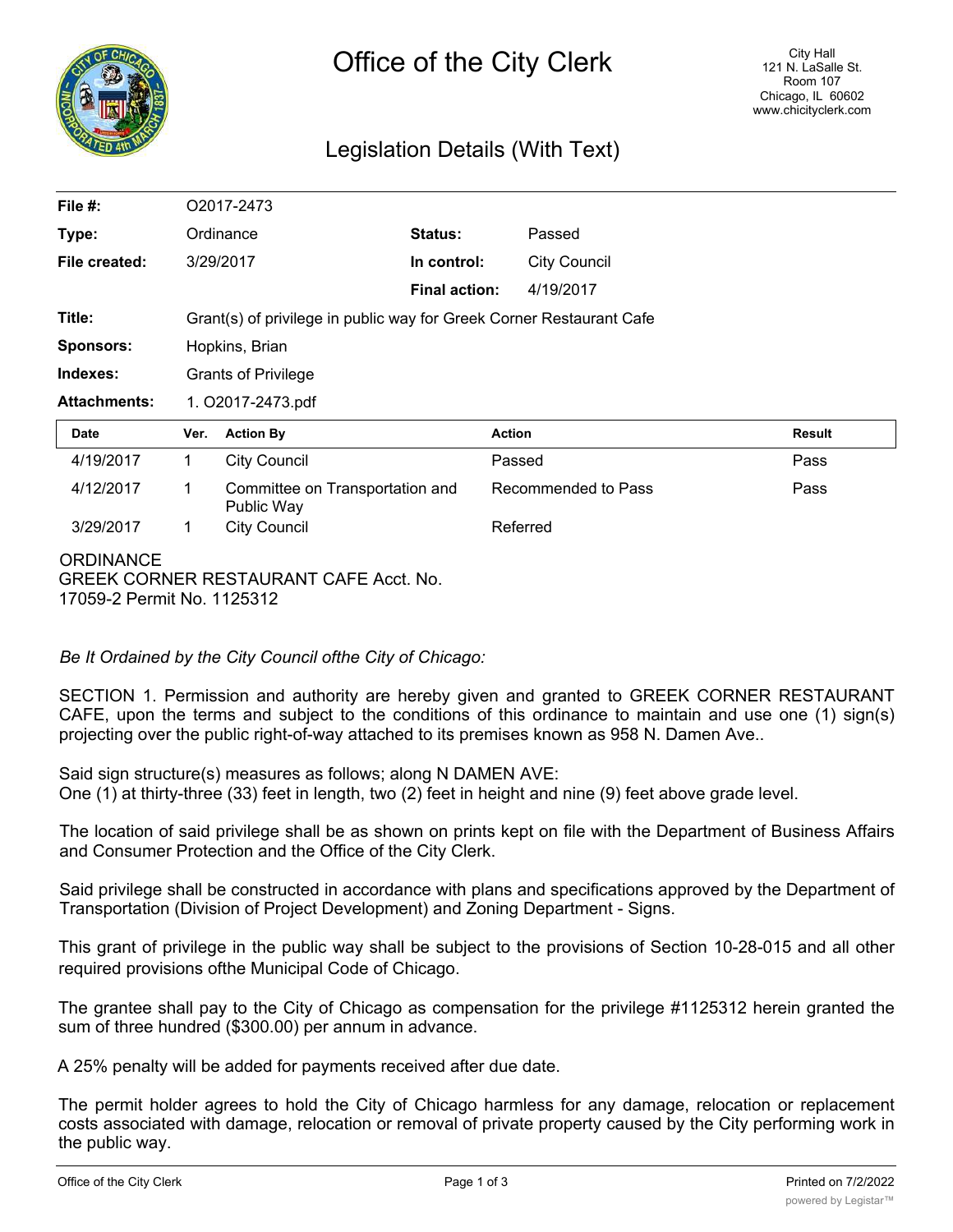Authority herein given and granted for a period of five (5) years from and after Date of Passage.

Alderman

Brian Hopkins

Page 1

(Page 3 of 3)

Department of Business Affairs and Consumer Protection Small Business Center - Public Way Use Unit City Hall - 121 N LaSalle Street, Room 800 • Chicago, IL 60602 312-74-GOBIZ/312-744-6249 • (312) 744-1944 (TTY) <http://www>citvofchicago.org/bacp <http://citvofchicago.org/bacp>

**03/29/2017**

Alderman Brian Hopkins Ward # 02 City of Chicago City Hall, Room 200 121 North LaSalle Street Chicago, Illinois 60602

## **Re: An ordinance to use and maintain a portion of the public right-of-way for one (1) sign(s) for GREEK CORNER RESTAURANT CAFE, adjacent to the premises known as 958 N. Damen Ave..**

## **Dear Alderman Brian Hopkins:**

The applicant referenced above has requested the use of the public right-of-way for a sign(s). An ordinance has been prepared by the Department of Business Affairs and Consumer Protection - Small Business Center -Public Way Use Unit for presentation to the City Council. Because this request was made for properties located in your ward, as approved by you as per the attached, I respectfully request that you introduce the attached ordinance at the next City Council meeting.